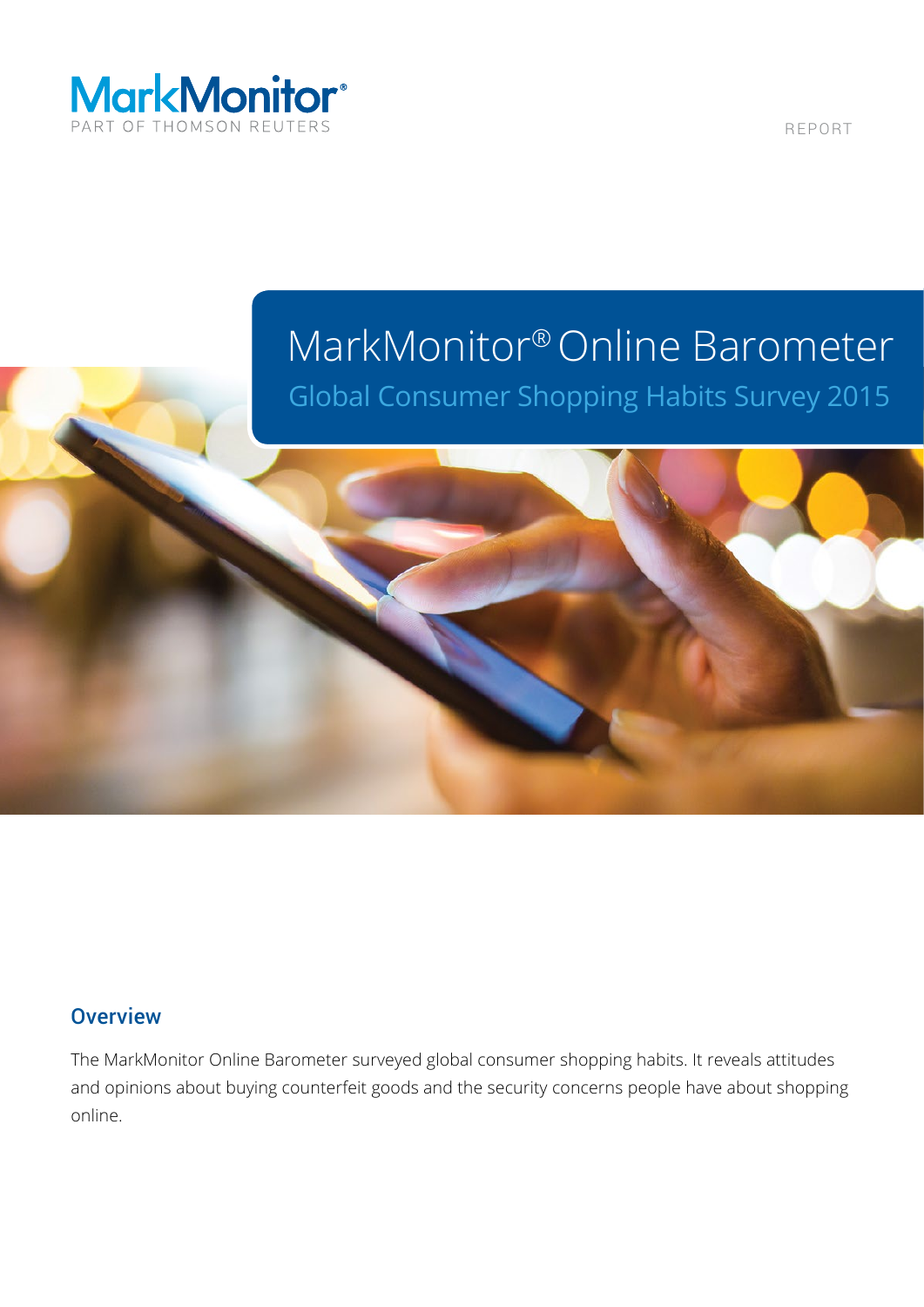### **Table of Contents**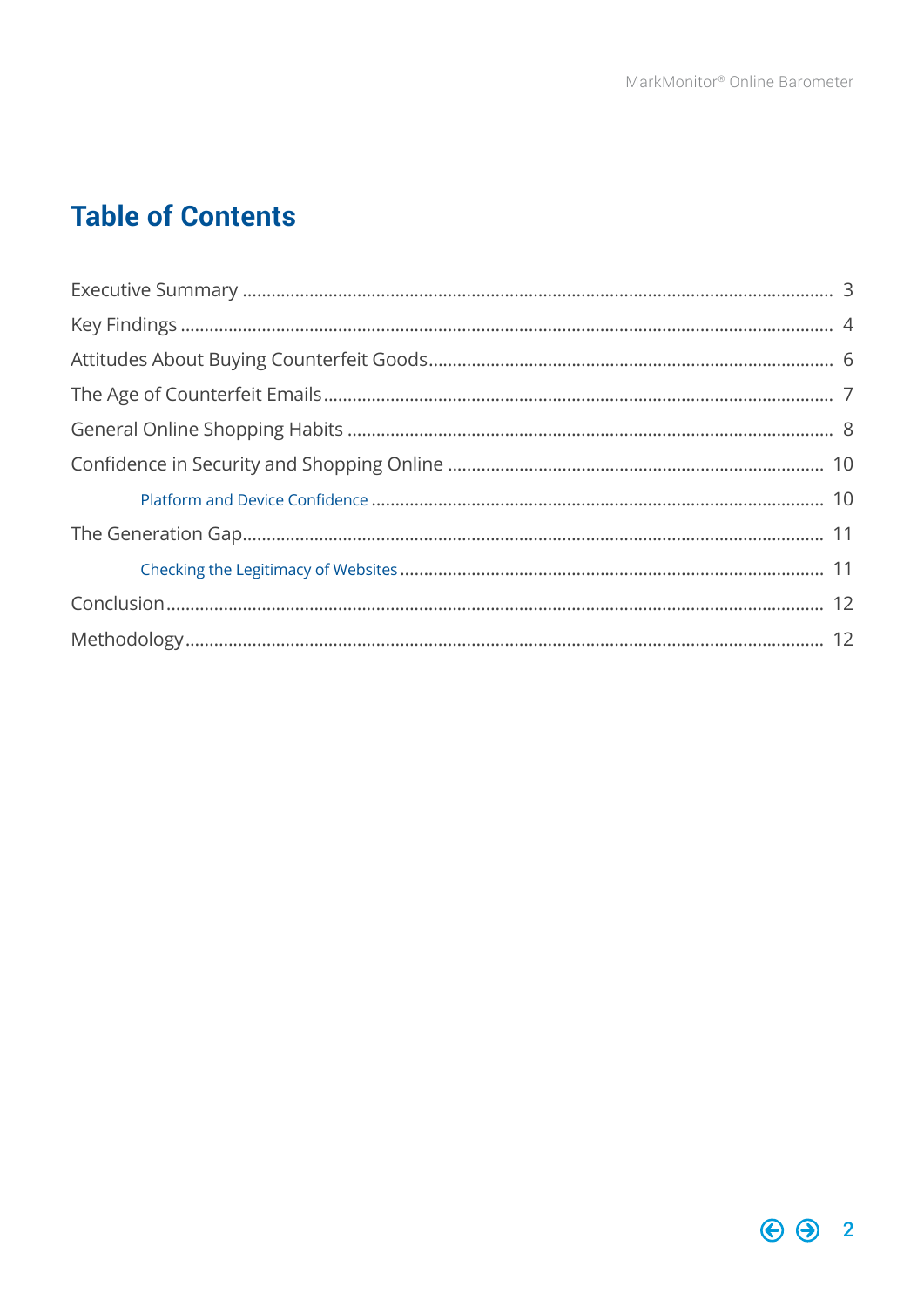### <span id="page-2-0"></span>Executive Summary

In the last decade we have all witnessed the retail revolution that has seen global consumers move away from 'bricks and mortar' shops into the online retail world. In many cases, virtual shops are being favoured over physical retail outlets and there has been exponential growth in consumers turning to the Internet to make their purchases. Annual figures from [IMRG](http://imrg.org/index.php?catalog=1628)  Capgemini e-Retail Sales Index<sup>1</sup> saw online retail sales in the UK break through the  $£100$ billion barrier for the first time in 2014 and the 12 percent predicted market growth for the full year of 2015 is still on track.

The shift in consumer buying habits has been exacerbated by the prolific use of digital devices and, while traditional online shopping may once have been confined to laptops and desktops, a growing number of transactions are now being made on mobile platform and smartphone apps.

In the background, as the volume of online shopping grows and the number of e-commerce channels increase, so do the opportunities for counterfeiters. As savy shoppers seek out the best deals online, they face an increased risk from the sale of counterfeit goods caused by brand impersonators and counterfeiters masquerading as legitimate purveyors of genuine products. These threats have prompted key areas of concern from both brand owners and consumers, with online shoppers raising particular issues around security and the fear of being duped by counterfeiters.

In an attempt to understand the online shopping habits of consumers, as well as the levels of confidence they have in this environment, we have developed this report, based on research conducted by leading market research agency, Opinium. The global survey analysed the online shopping habits of consumers, as well as attitudes towards security when buying online and counterfeit goods. The research was conducted with 3,450 consumers in the UK, France, Denmark, Germany, Italy, Netherlands, Spain, Sweden and the U.S. — with fieldwork interviews performed online between 5-10 November 2015.

<sup>1</sup> IMRG Capgemini e-Retail Sales Index - http://imrg.org/index.php?catalog=1628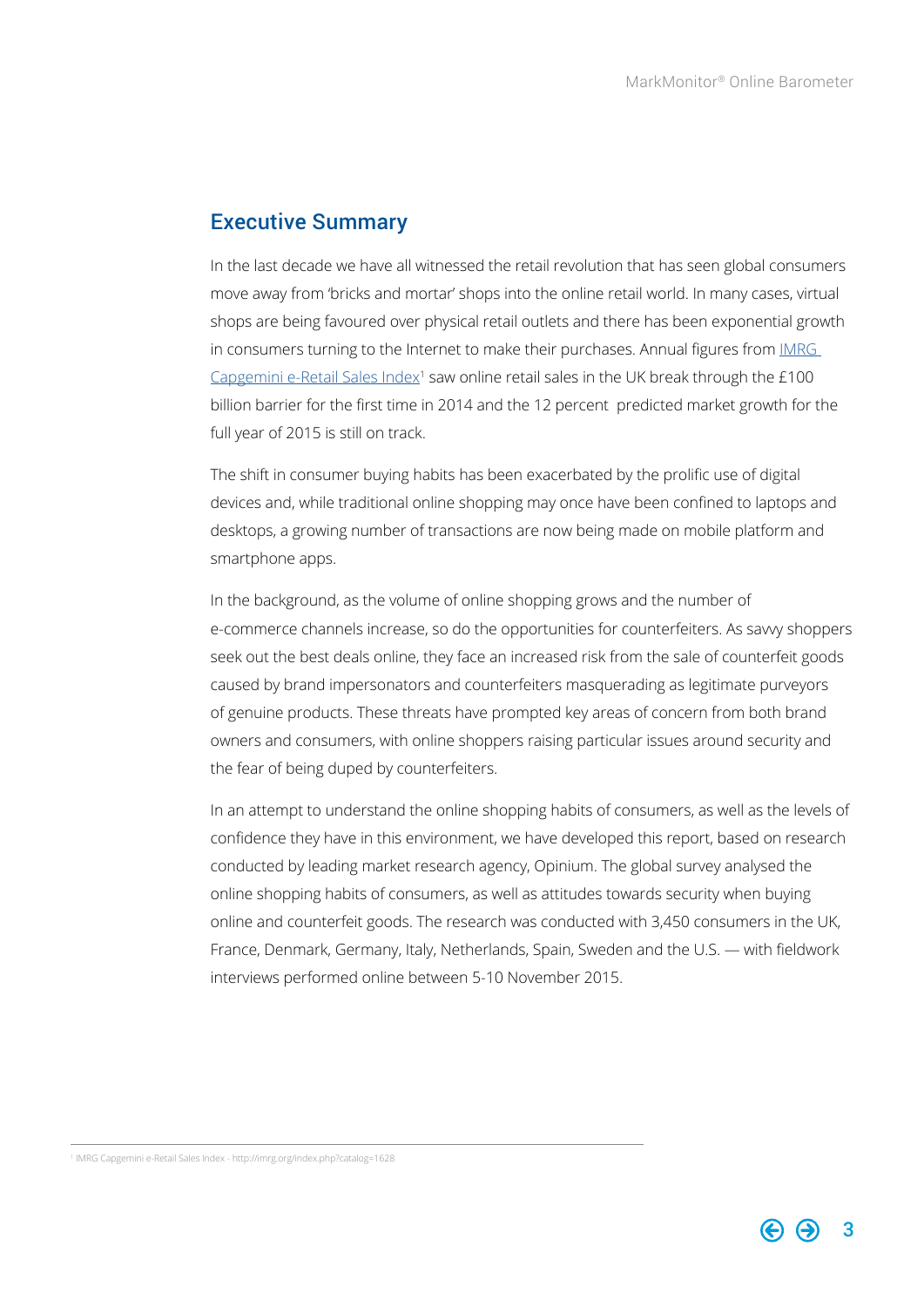<span id="page-3-0"></span>

More than half of consumers (56 percent) have been on the receiving end of counterfeit emails versus just 22 percent of consumers who found themselves on websites selling counterfeit items.

### Key Findings

While the appetite for shopping online was evident across the globe, we found different demographics displayed varying levels of confidence in how they shopped, with contrasting opinions on counterfeiting and security.

**1. Online Shoppers are Exposed to Counterfeit Goods - Willingly and Unintentionally**

**56 24** percent of consumers have bought a product online that turned out to be fake. turned out to be fake.

> With the level of sophistication that websites selling counterfeit goods often display, consumers are frequently unaware that the products they are buying could be fake. We found that almost one quarter (24 percent) of shoppers had bought something online that later turned out to be counterfeit.

In addition, the prevalence of buying counterfeit items online is likely to increase in the coming years as younger consumers are more likely to have bought counterfeit goods or said they would be willing to do so in the future. In the 18-34 year old range, 39 percent had bought counterfeit items and 42 percent indicated they would purchase counterfeit goods in the future. Counterfeit fashion or footwear topped the list of the most desirable fake products.

### **Counterfeit Emails May be Easier to Detect than Websites Selling Fakes**

More than half of consumers (56 percent) have been on the receiving end of counterfeit emails — communications that on the surface are from a particular brand, but turn out to be from another company entirely — versus just 22 percent of consumers who found themselves on websites selling counterfeit items. Again, with counterfeiters displaying a high level of sophistication in developing websites, it can be very difficult to recognise a genuine site over one selling a counterfeit.

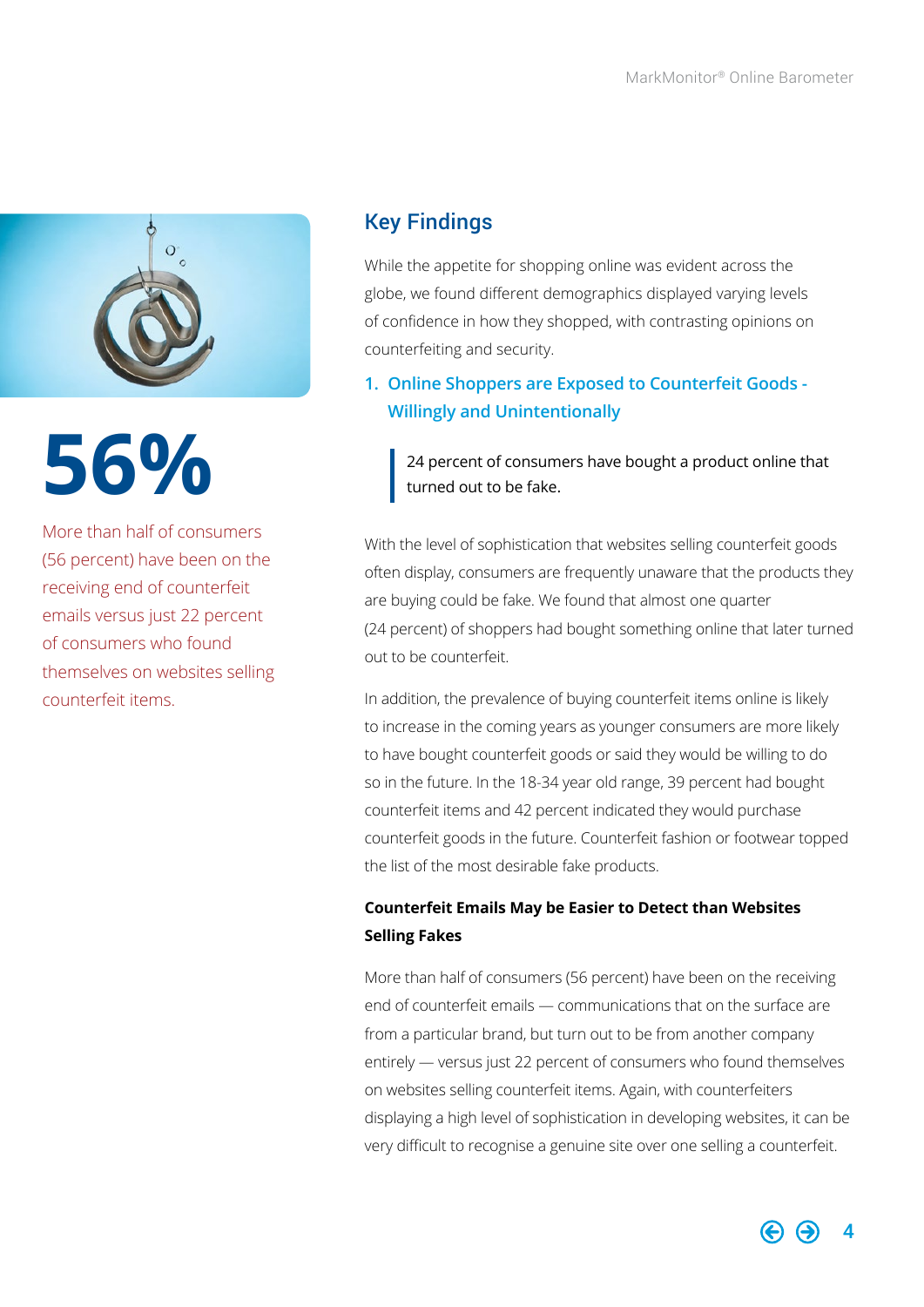Only one in twenty consumers are likely to click on a link in a counterfeit email — showing education is improving, while 39 percent are likely to delete it and report it as spam. The number of clicks may be low, but 5 percent of consumers could have been directed to websites selling fake goods as a result — where it may be less apparent whether the products on sale are counterfeit.

### **2. Online Shopping Behavior Increases Over the Festive Season**

Globally, consumers do 34 percent of their shopping online.

We found that this figure increases by 15 percent or five percent age points to 39 percent over the festive season, suggesting a definite change in shopping behavior. Interestingly, while 13 percent of consumers do not do any Christmas shopping online, overall, all consumers surveyed used the Internet for shopping during the rest of the year.

### **3. Online Security is a Global Concern Amongst Consumers**

Two-thirds (64 percent) of global consumers are worried about their online security.

Consumers display varying levels of confidence in buying online using different devices. Consumers are least confident in terms of online security when making purchases via social media (17 percent) and most confident when using a laptop to shop, as indicated by almost threequarters (74 percent) of respondents. When it comes to assessing security levels online, almost half (48 percent) of consumers know to check site certificates. However, 25 percent of respondents indicated they did not know how to assess website security at all. When looking at website addresses, those with local extensions — such as .co.uk and .de — are most trusted by consumers.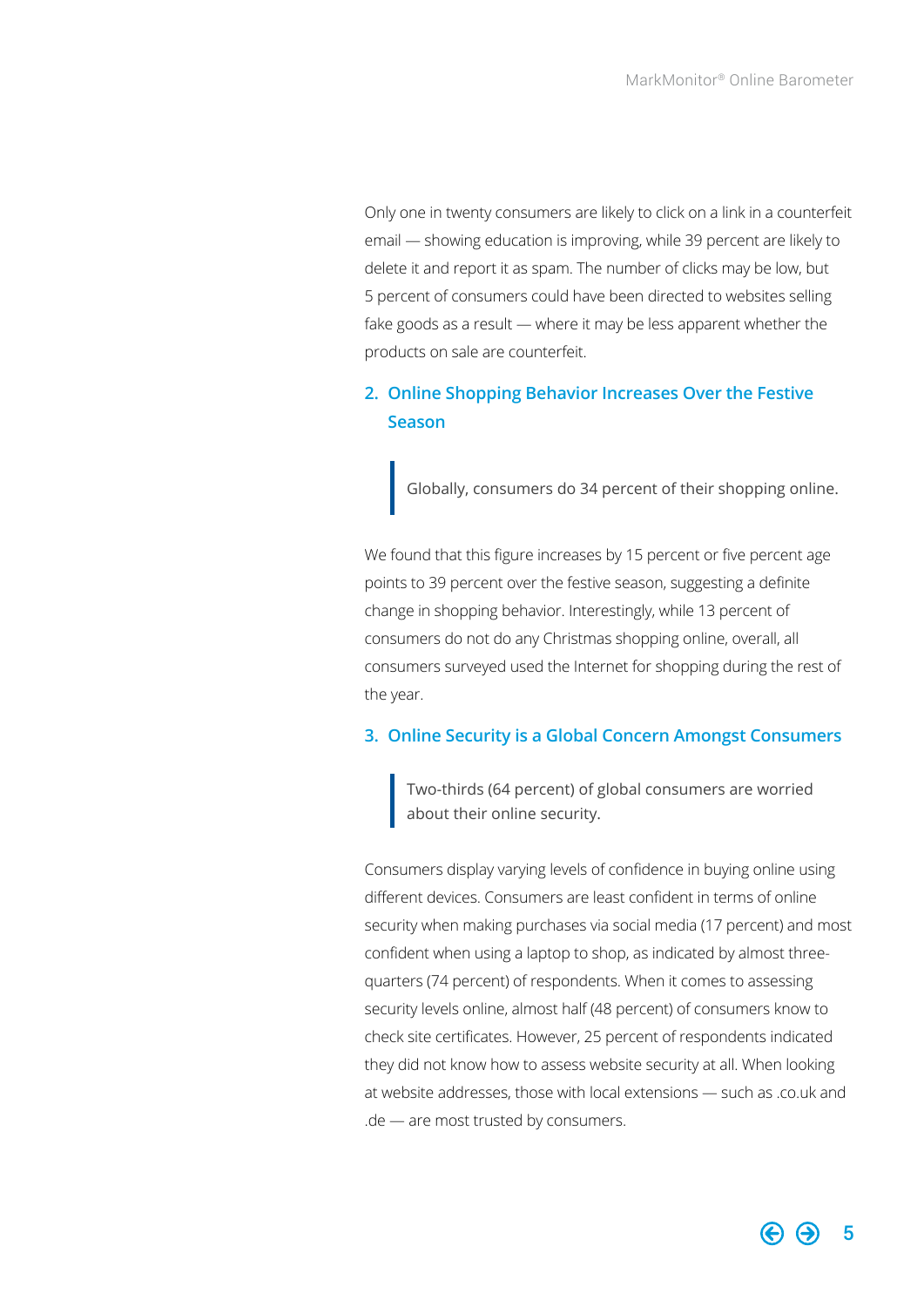### <span id="page-5-0"></span>Attitudes About Buying Counterfeit Goods

- 24 percent of consumers have bought goods online that turned out to be fake
- Alarmingly 20 percent of consumers knowingly continue with a purchase after finding themselves on a website selling fake goods

With the proliferation of online shopping channels and the increased use of shopping on the Web, consumers are subject to a greater risk of buying counterfeit goods or visiting websites selling fake goods. As a result, we wanted to discover what consumers' overall attitudes were towards purchasing fake goods.

Buying counterfeit goods is not always intentional our research found that 24 percent of consumers said they had bought a product online that turned out to be fake. These products included fashion or footwear, electronics and digital content.

When asked if they had ever found themselves on a website selling fake products, 22 percent of consumers said they had experienced this. Upon realising the

website was selling counterfeit products, worryingly, 20 percent of this subsample (5 percent overall) continued with the sale and made a purchase. In this instance, the most popular product type again was fashion or footwear (53 percent), apparel or luggage (42 percent) and electronics (41 percent).

We also wanted to understand the reasons for not buying counterfeit goods — from brand loyalty to moral grounds. The overwhelming reason for not buying fake goods online was because consumers would rather buy the real product — 64 percent of respondents said this. Other reasons included moral grounds (48 percent), while only 12 percent of consumers cited brand loyalty as a reason.



### **Geographically Speaking – Consumers Finding Themselves on Website Selling Fake Products**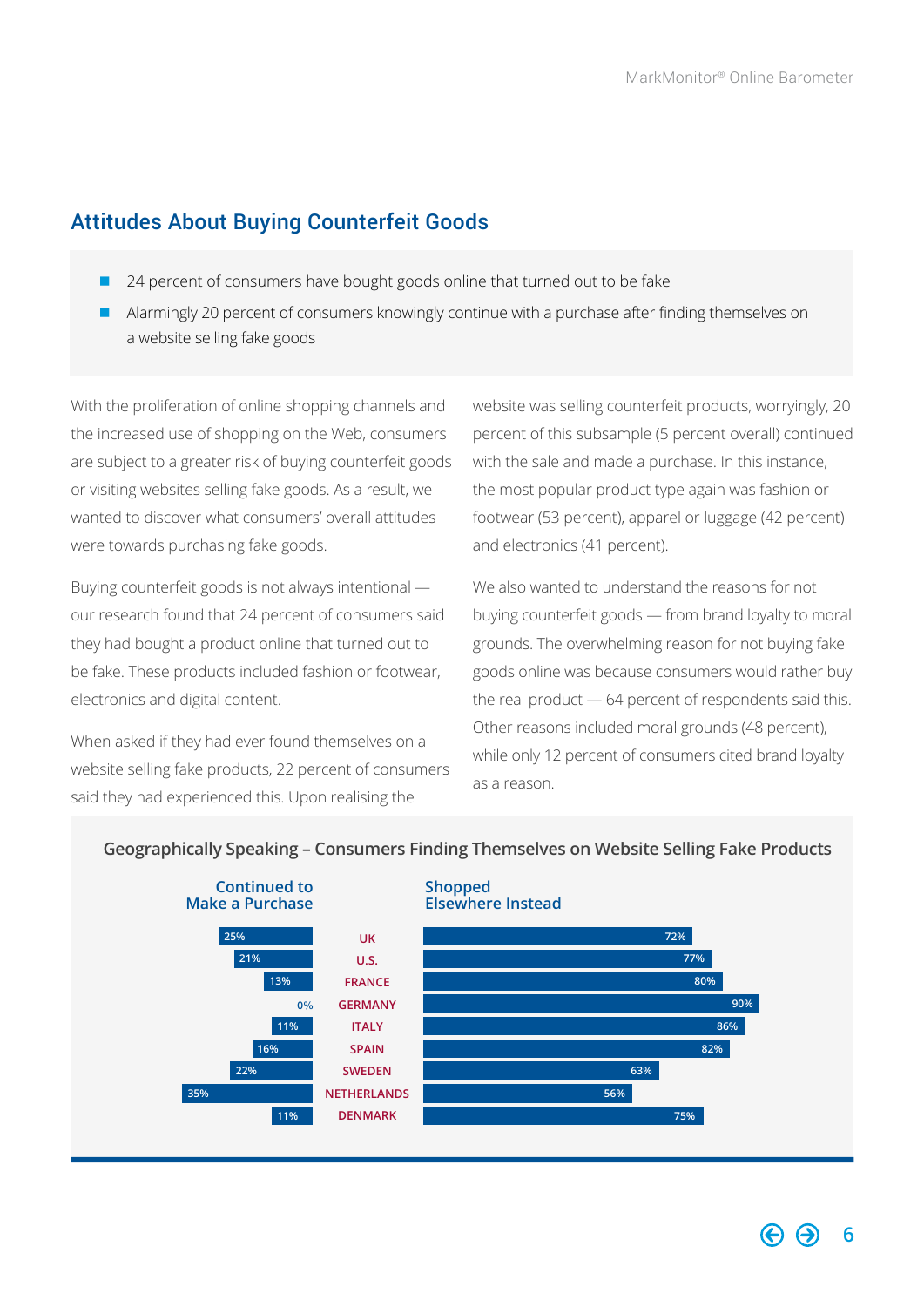

**67%**

France had the highest percent age of consumers (67 percent) who had received counterfeit emails.

### The Age of Counterfeit Emails

We found that more than half of consumers (56 percent) have received counterfeit emails — that is, emails purportedly from a known brand that turn out to be from another company entirely. In fact, consumers are far more likely to have received an email that turned out to be counterfeit than they are to have knowingly been on a website selling counterfeit goods. One of the reasons for this could be that, given the levels of sophistication that counterfeiters use when developing websites, it is becoming more and more difficult for consumers to recognise a site as fake.

The recipients said they were more likely to report the email as spam and delete it (39 percent) or to simply delete the email (38 percent). One in twenty consumers did click on the email to either see what it was about (3 percent) or did so by accident (2 percent).

France had the highest percent age of consumers (67 percent) who had received counterfeit emails, the lowest was Sweden with 46%.

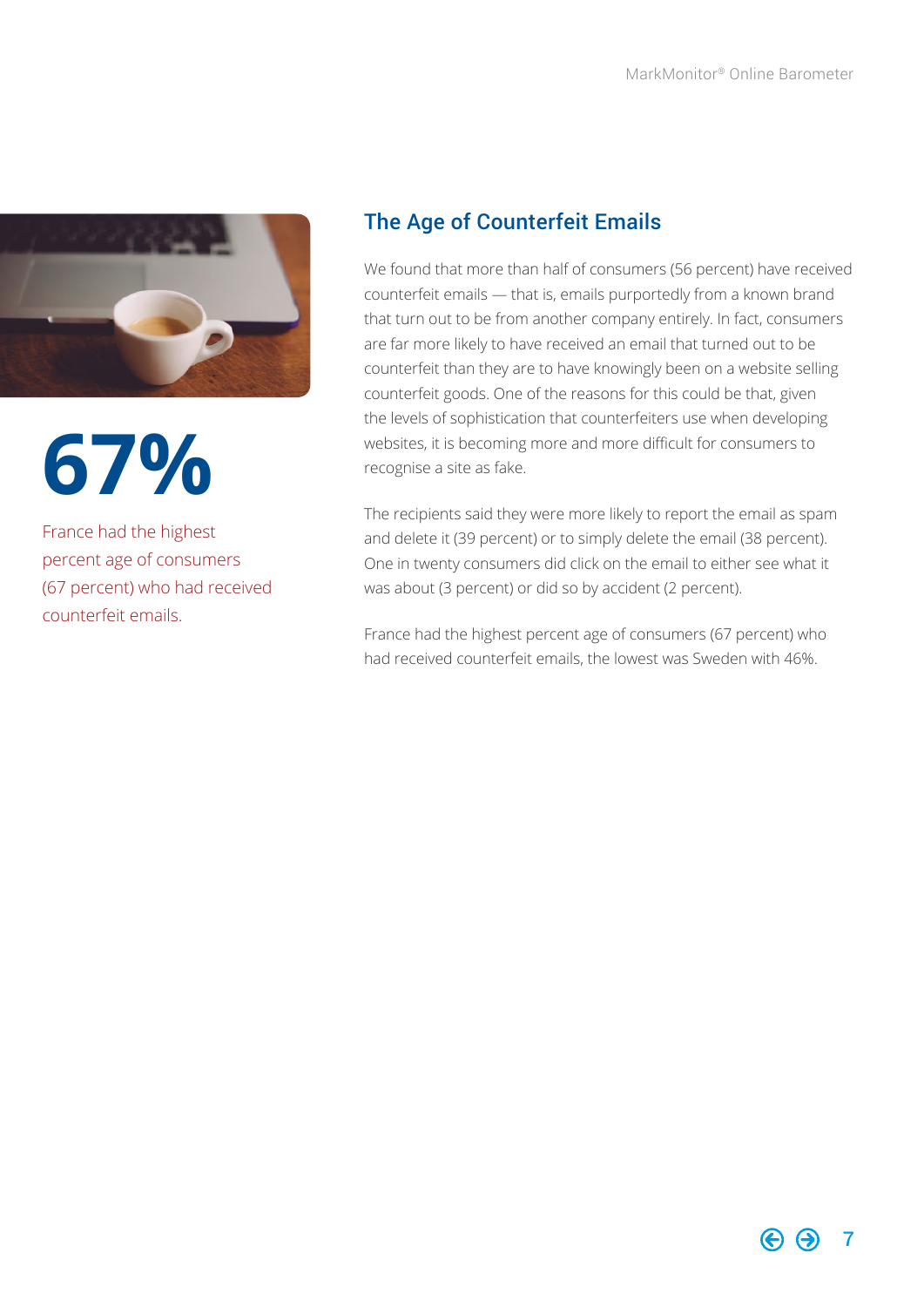<span id="page-7-0"></span>

# **39%**

Consumers in the U.S. are the biggest online shoppers, doing 39 percent of all their shopping online, followed closely by the UK (35 percent) and then Italy and Sweden (both 33 percent).

### General Online Shopping Habits

- Globally, 34 percent of shopping is done online
- Over the festive season, 39 percent of shopping is done online

In an effort to understand global online shopping behavior, as well as how this is affected by seasonal trends, such as Christmas, we asked consumers how much of their shopping was conducted online during the year. We found that overall, one-third of all shopping takes place online — with only 6 percent of consumers purchasing everything online. The survey shows 21 percent conduct half of their shopping online.

When it comes to shopping over the festive season, we found a definite increase in online purchases. On average, consumers conducted 39 percent of their Christmas shopping online, which equates to an increase of 15%, with only a small percent age (6 percent) making all Christmas purchases online, and one-quarter (25 percent) doing half their shopping online.

Looking at a regional breakdown, consumers in the U.S. are the biggest online shoppers, doing 39 percent of all their shopping online, followed closely by the UK (35 percent) and then Italy and Sweden (both 33 percent). In the U.S., as many as one in ten of those surveyed said they now do all of their shopping online — while consumers in the Netherlands and Denmark do the least online shopping, 80 percent in each of those countries do 25 percent or less of their shopping online.

When it comes to the differences between festive shopping and online shopping throughout the year, consumers in the UK increase their online purchasing behavior by 31 percent.

Consumers in the UK and U.S. do the most festive online shopping with almost 60 percent (26 percent in the UK and 29 percent in the U.S.) doing at least half of their Christmas buying online.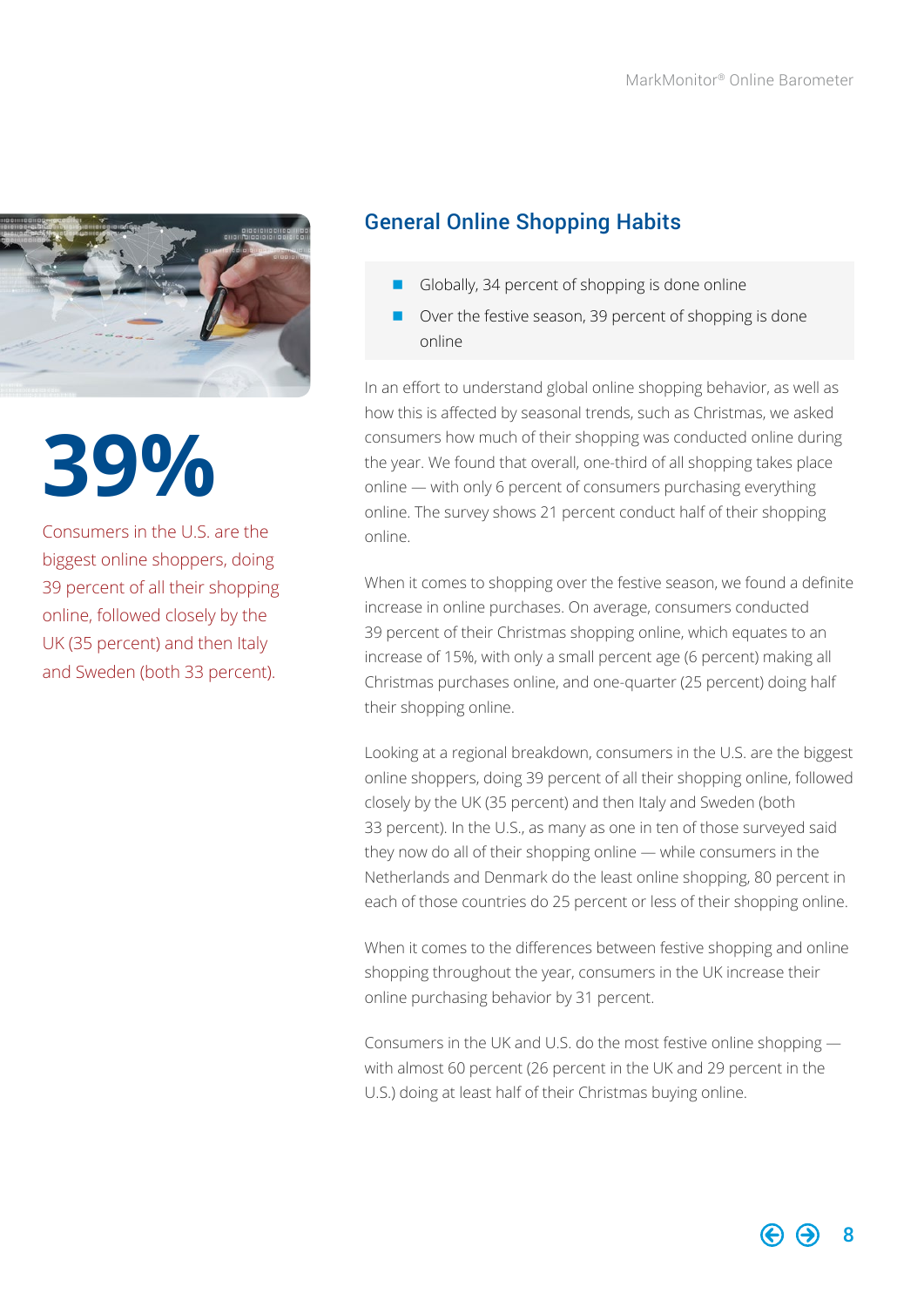The shopping habits of consumers in Italy and Sweden bucked the trend as consumers in those countries indicated they did slightly less shopping online at Christmas compared to the rest of the year. In the Netherlands, the festive season had no impact on the amount of online shopping, with the figure staying the same all year round.



### **Festive Season Spotlight - Shopping Online**

Age is shown to have a slight impact on online buying behavior, but perhaps not as significantly as one might expect. The younger generations (those aged 18-34) whose lives are fully entrenched in the digital world do 40 percent of their shopping online — an 18 percent difference from the average — which increases to 45 percent over the festive season.

They are followed by 35-54 year-old consumers who do 35 percent of their shopping online. We found that this figure increased by six percent age points to 41 percent over Christmas. When it comes to those consumers over the age of 55, we found that they conducted 28 percent of their shopping online, which is only six percent age points lower than the overall average. And interestingly, in keeping with the trend, this age group also conducted more shopping online over Christmas, with 31 percent of purchases made over the Internet.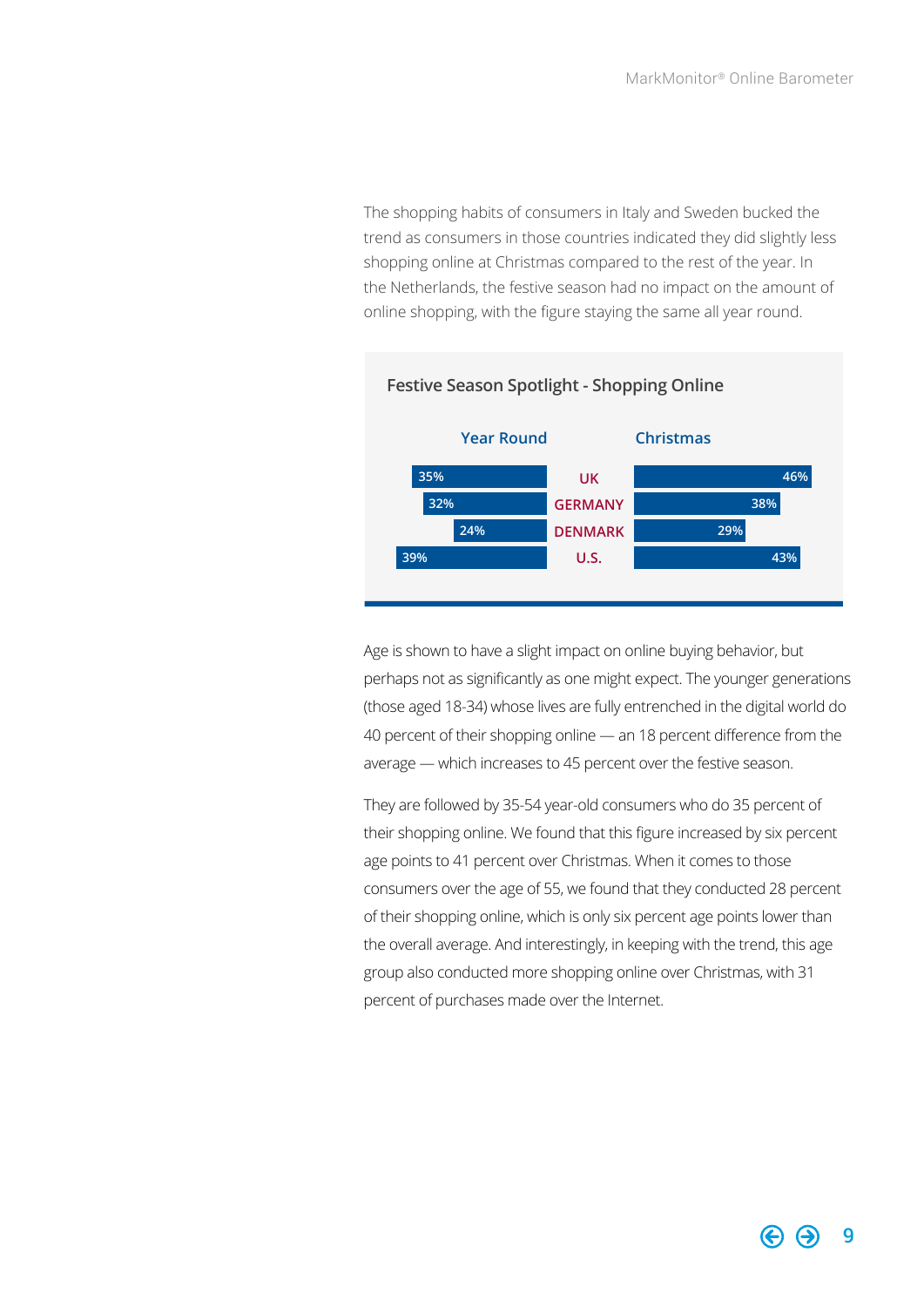### Confidence in Security and Shopping **Online**

- 64 percent of consumers are concerned about their security online
- **n** Shoppers in Spain (78 percent) are most concerned with safety, while consumers in Denmark are least concerned (44 percent)

In 2015, we may have seen more global consumers than ever before conducting their shopping throughout the year online. However, despite the prolific use of the range of digital devices and platforms, the majority of consumers still show major concerns about their online security. Two-thirds (64 percent) of online consumers polled said they were concerned about their security online. The results, particularly in countries such as the UK, have likely been impacted by press reports surrounding recent high profile security breaches involving some of the nation's biggest banks and communications providers.

security are highest in Spain (78 percent of respondents said they were worried) and the U.S. (73 percent) and least so in Denmark, Sweden and Germany (44 percent, 49 percent and 51 percent, respectively) saying they were worried about security online.

### **Platform and Device Confidence**

In addition to overall attitudes towards online security, we wanted to understand the levels of confidence that consumers have when it comes to buying goods online using different channels and devices; especially with the number of online shopping channels on the rise, such as marketplaces, apps and social media.

We asked consumers which devices and/or platforms they were least confident using in terms of their security online. Consumers indicated that they were least comfortable making purchases via social media, with confidence levels at just 17 percent. Overwhelmingly, they have the most confidence in shopping online using more established technologies like laptops or tablets — with confidence levels of 74 percent.

Around the world, concerns surrounding online

**Little Confidence in Shopping via Social Media – Consumer Confidence Levels Using Devices and Platforms for Online Shopping**

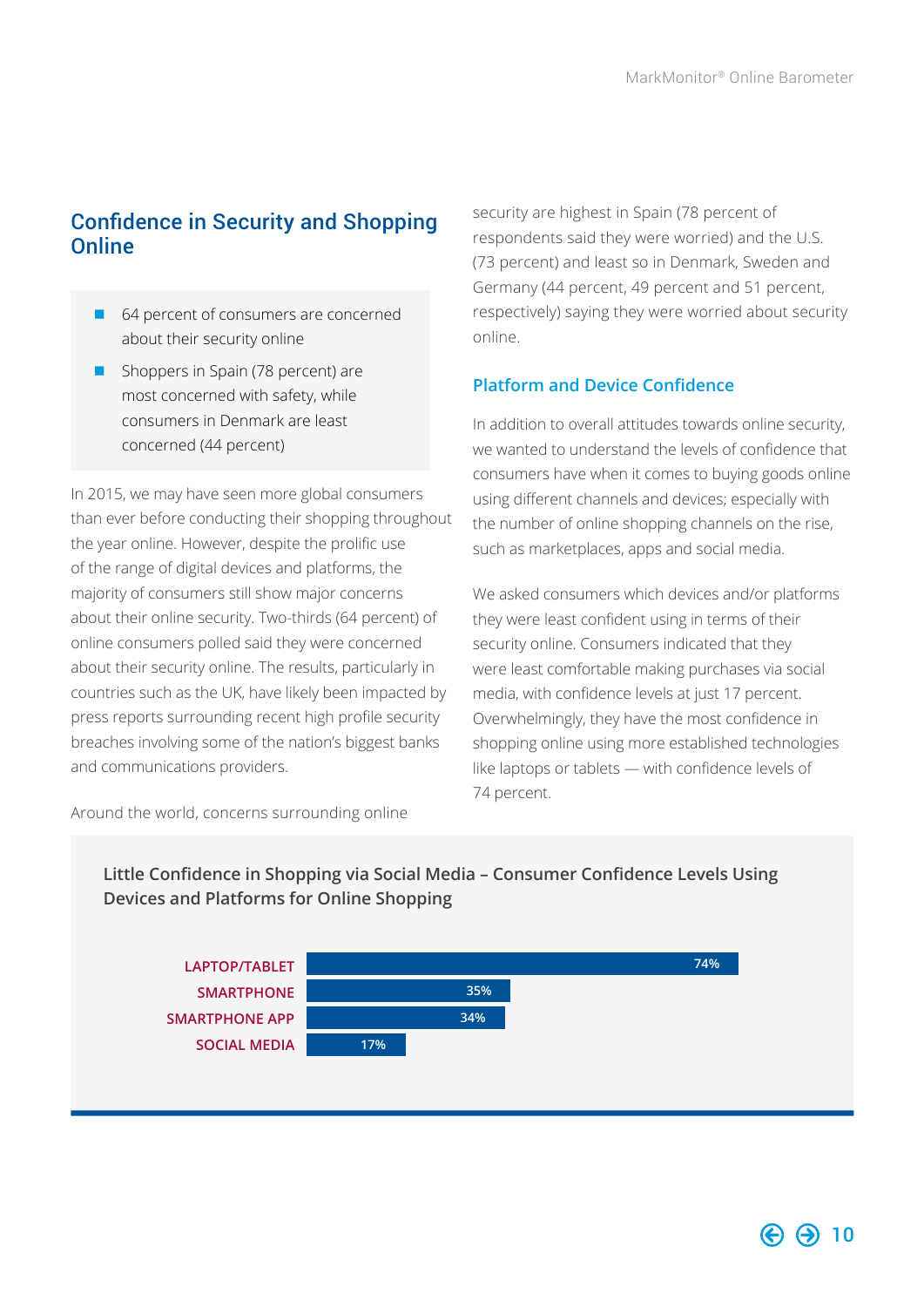### <span id="page-10-0"></span>The Generation Gap

When asked about using different devices and platforms, we found that age played a factor in confidence levels. Overall, younger people are more confident than older people at using any of the devices/platforms, particularly when shopping on a smartphone where there was a glaring gap in confidence — 53 percent of 18-34 year olds are confident shopping on these devices, compared to 17 percent of those aged over 55.

When it comes to regional differences, consumers in Italy, the U.S. and the Netherlands are the most confident in using social media (26 percent, 23 percent and 21 percent respectively). France and Germany showed the least confidence in shopping on smartphones, with well over half of consumers (58 percent and 54%, respectively). Consumers in Italy showed the most confidence (42 percent) in shopping using a mobile app. Only 8 percent of consumers in Germany showed confidence in shopping on social media.

### **Checking the Legitimacy of Websites**

With prevailing attitudes of cautiousness online and an awareness of the need to be security conscious, we wanted to find out if consumers understood which measures they could use to keep themselves safe while shopping online.

We asked respondents how they would check if a website was legitimate. Overall, checking for site certificates was the most common method, used by 48 percent of consumers, followed by looking for a secure

HTTPS connection (39 percent) and analysing the standard of spelling and grammar (34 percent). Consumers also used other methods of assessing website legitimacy, like looking at the quality of customer reviews and contact details to assess if a website was legitimate. This attitude was more prevalent amongst the older respondents of 55 years old and over, where 32 percent of those surveyed said they were not sure how to assess a website's legitimacy — compared to just 15 percent in the 18-34 year old age group.

Another aspect we looked at was if the website domain extension had an effect on consumer confidence. We asked respondents which website addresses they were more likely to trust and we found that overall, 54 percent trust sites with a country extension, like .de, and .co.uk. This attitude was most prevalent in Denmark (82 percent), Netherlands (78 percent) and Germany (73 percent).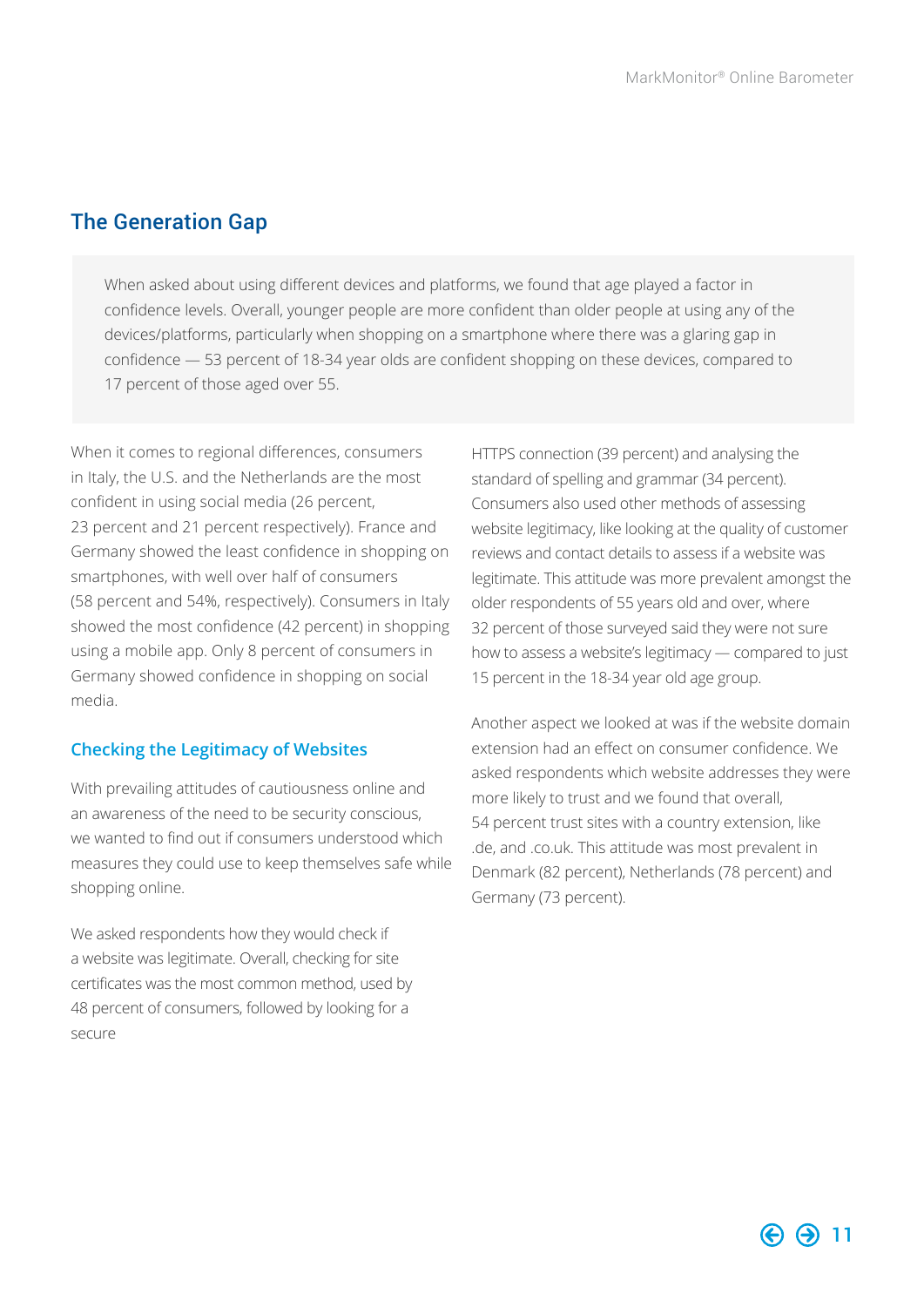### <span id="page-11-0"></span>**Conclusion**

In such a dynamic online landscape the consumer is undoubtedly in control. When it comes to online shopping there is a definite appetite for the benefits it brings, including convenience, ease of finding bargains and unlimited choice. However, inherent in the online shopping journey also lies risks and potential downsides.

With global consumers conducting 34 percent of their shopping online and slight variances between countries, there is certainly an appetite for using the Internet to search for the best deals and find exactly what is required. However, consumers are still concerned when it comes to security and are aware of the risks they may be exposed to while shopping online.

Awareness also extends to the purchase of counterfeit goods, with the majority of consumers unwilling to buy them — however not for security reasons, but more because of the attractiveness of genuine items and because it would go against their morals.

For brand owners and copyright holders, understanding the attitude and leaning of consumers in this fast-changing market forms an essential part of developing brand protection strategies. While for consumers, exposure to counterfeit products is becoming more prevalent — whether via emails or websites selling fake goods. As a result, brands need to protect both their reputations and their consumers from the risks that counterfeit goods pose online.

### Methodology

The research was carried out on behalf of MarkMonitor by leading market research company, Opinium. The study was conducted online between November 5-10, 2015, on 3,450 global consumers. Interviewees in the sample were spread amongst nine countries — UK 1007; U.S. 1006; France 209; Germany 207; Italy 206; Spain 210; Sweden 202; Netherlands 201; Denmark 202. Of those surveyed, 46 percent were male and 54 percent were female.